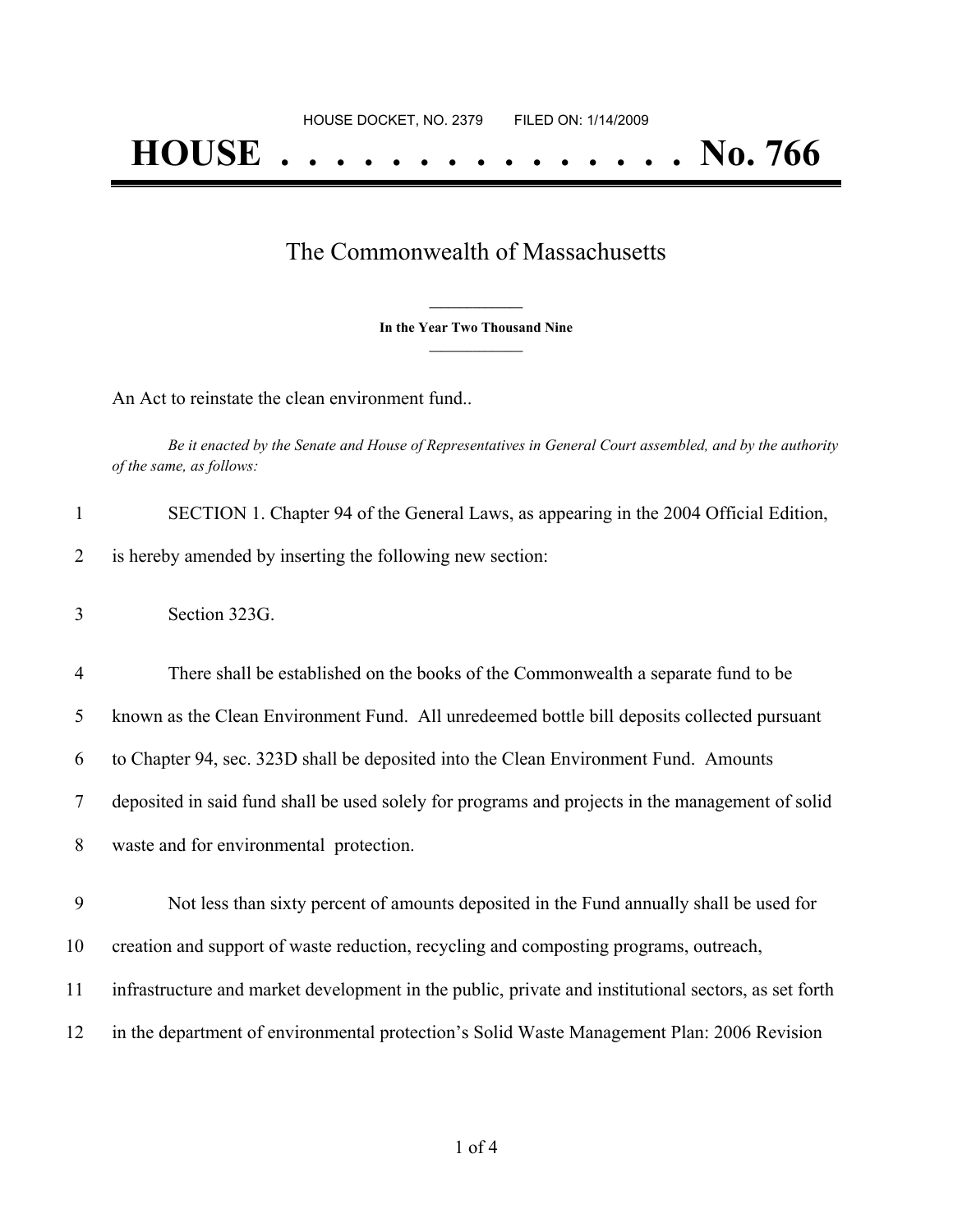Not less than one percent of amounts deposited annually in the Fund shall be used by the Office of the State Auditor for the oversight of the bottle deposit law and Fund expenditures. Oversight activities shall include, but not limited to, the performance of onsite reviews to investigate fraudulent activities and illegal redemptions, the review of reports submitted by bottlers and distributors in accordance with Section 323B of Chapter 94 of the General Laws and the review of all expenditures from the Fund to determine whether said monies are being used for their intended purpose. Remaining amounts deposited annually in the Fund shall be appropriated for capital improvements under the control of Department of Conservation and Recreation, Division of Parks for construction that meets LEEDS building standards established by the U.S. Green Building Council SECTION 2. Qualifying programs funded under Chapter 94, Section 323G (b) shall include but are not limited to: municipal recycling and waste reduction program improvements, including unit-based pricing, single stream collection, composting, and public space recycling municipal recycling equipment school recycling and composting program establishment and improvements commercial and institutional recycling and composting program establishment and improvements recycling service provider grants, low interest equipment loans and tax incentives recycling and waste reduction outreach and education – schools and the general public

of 4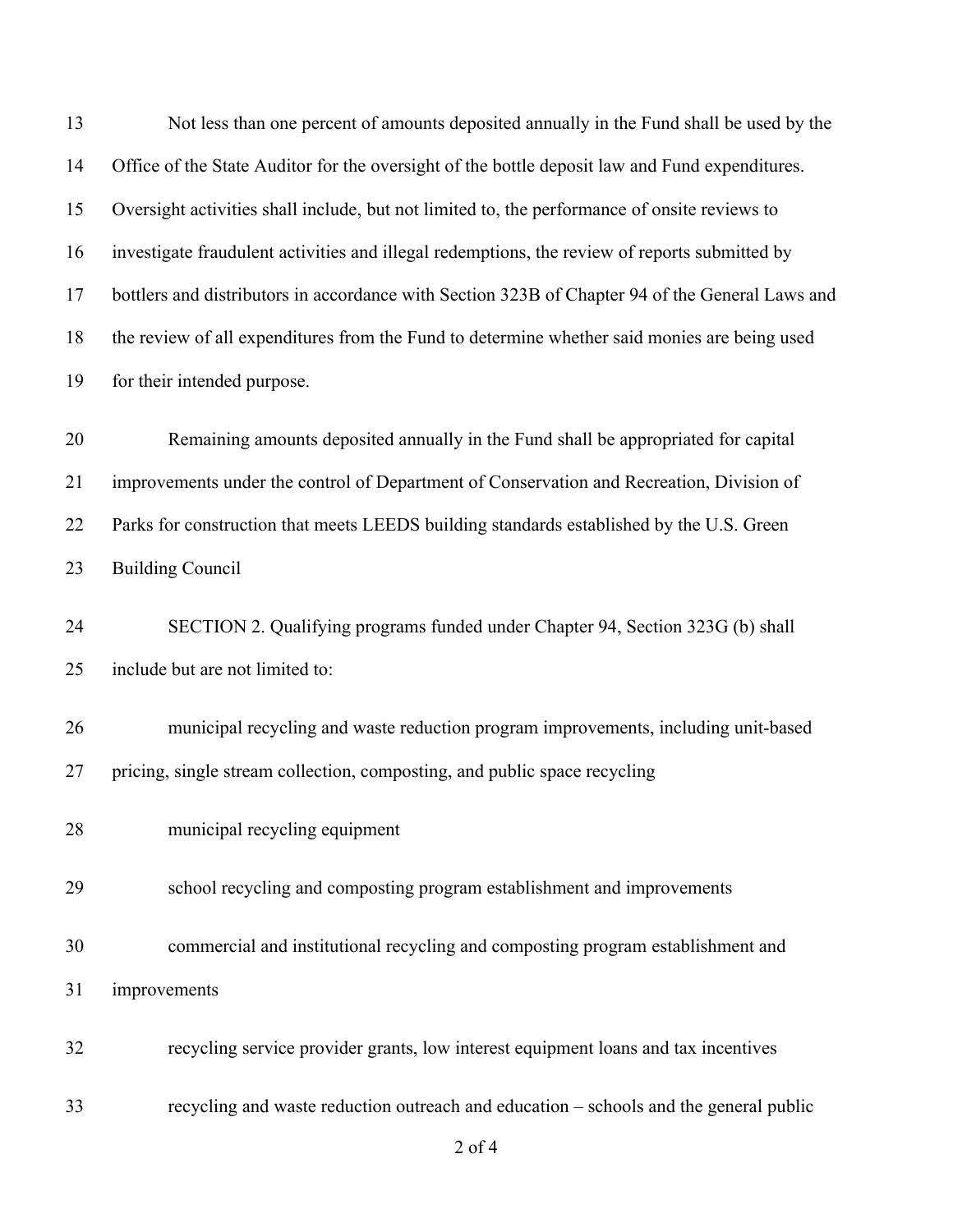market development for recovered materials

 enforcement of Waste Bans (9310 CMR 19.017) by the Department of Environment Protection

other activities as recommended by the department

 SECTION 3. Section 323D of Chapter 94 is amended by inserting in place of the words "twenty three F" in line 8, the following words, twenty-three G.

 SECTION 4. Section 3 of Chapter 21 of the General Laws as appearing in the 2004 Official Edition, is hereby amended by:- inserting after the last sentence the following new sentence:- With funding from Chapter 94 Section 323G (d) the commissioner shall establish a program to increase recycling opportunities for all property under his control. The commissioner shall file a report on all programs supported by this Fund annually with the joint committee on environment, natural resources and agriculture, on or before December 31st of each year. The report shall contain, but not be limited to, activities promoting recycling on property under the control of the division of urban parks and recreation and the division of state parks and recreation.

 SECTION 5. Chapter 21H of the General Laws, as appearing in the 2004 Official Edition, is hereby amended by inserting after Section 7, the following new section:- Section 7A. The department with funding from Chapter 94, Section 323G (b), shall establish a program to increase recycling opportunities at all publicly owned facilities and shall work with all appropriate state and local agencies and other entities to establish such a program.